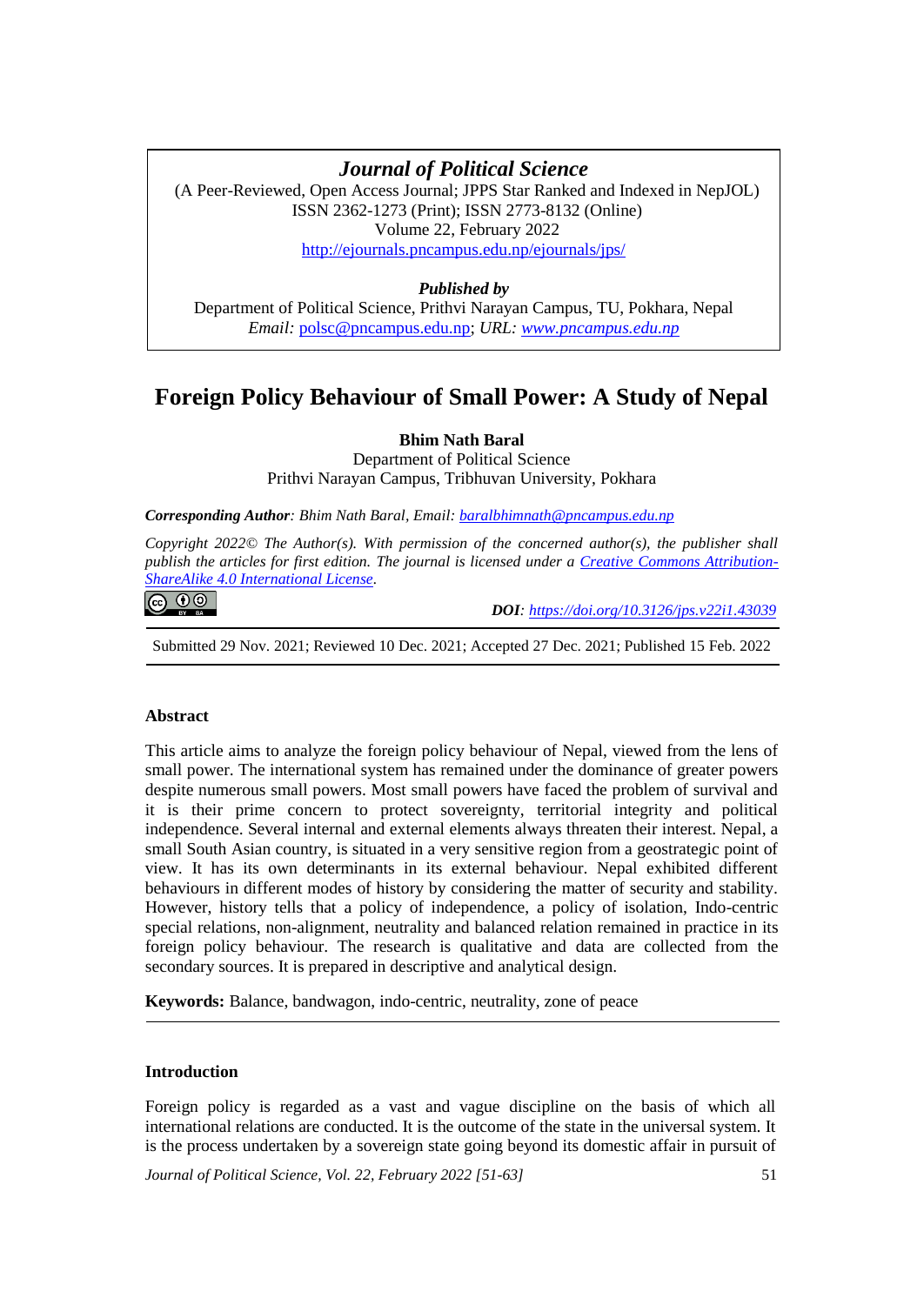national objectives. The scholars of different times have viewed the concept from their own perspectives. Even though their views and definitions vary, they have a common view that foreign policy is meant primarily for the preservation and promotion of the national interest of a state. Goldstein and Pevehouse (2009) state that foreign policies are the strategies governments use to guide their actions in the international arena. The policies spell out the objectives state leaders have decided to pursue in a given relationship or situation (123). "Foreign policy," in the words of Valerie M. Hudson, "is the strategy or approach chosen by the national government to achieve its goal in its relations with external entities" (2012, p. 14). It refers to how the functioning governments of sovereign states resemble each other in the international system to attain targeted goals (Jaiswal, 2016, p. 2). A foreign policy is generally prepared for protecting and promoting a state's national interests, security, economic prosperity and independent image in an international forum. In the view of Robert Jackson and Georg Sorensen (2013),

foreign policy is the management of external relations and activities of nationstates, as distinguished from their domestic policies. It involves goals, strategies, measures, methods, guidelines, directives understandings agreement and so on, by which national governments conduct international relations with each other and with international organization and non-governmental actors. (p. 252)

"Foreign policy," in the words of Schleicher, "refers to the actions (including the words) of government officials to influence human behavior beyond the jurisdiction of their own state. In the border sense, foreign policy includes the objective, plans and actions taken by a state related to its external relationship" (cited in Malhotra, 2014, p. 256). In the view of Padelford and Lincoln, it is "the key element in the process by which a state translates its broadly conceived goals and interests into concrete courses of action to attain those objectives and preserve its interests." According to George Modelski, "foreign policy" is "the system of activities evolved by communities for changing the behavior of other states and for adjusting their own activities to the international environment" (Modelski, 1962, p. 67). Similarly, Rodee opines, "Foreign policy involves the formulation and implementation of a group of principles which shape the behaviour pattern of a state while negotiating with other states to protect or further its vital interests (cited in Dahal, 2009, p. 21).

Small power, on the other hand, has no specific definition. Some scholars view it as focusing on area, size of population and economy. Similarly, the power position of a state is evaluated from the perspective of the distribution of resources and in some way it is accounted on the basis of the behavior they exhibit in the international community. Some are viewed from the security point of view as they rely on others in their security. Likewise, the idea of perception and their involvement in regional and global organizations are also taken as the determinants of a small power ranking. However, the size of population and geography, economy and military are taken as the major factors to determine the small power category. In the view of Long (2017), while interpreting the framework of global south policy, small powers are for the poorest, weak, underdeveloped, alienated in global institutions and lack of material powers to bring about system-wide change in their own interests (pp. 185-205). In this context, Nepal, with an area of  $1,47,181$  sq. km. is the  $40<sup>th</sup>$ largest country in the world in terms of population and the 94<sup>th</sup> largest country in the world in relation to geographical size. So, it is not small but is average-sized. However, it looks small before the large neighbours.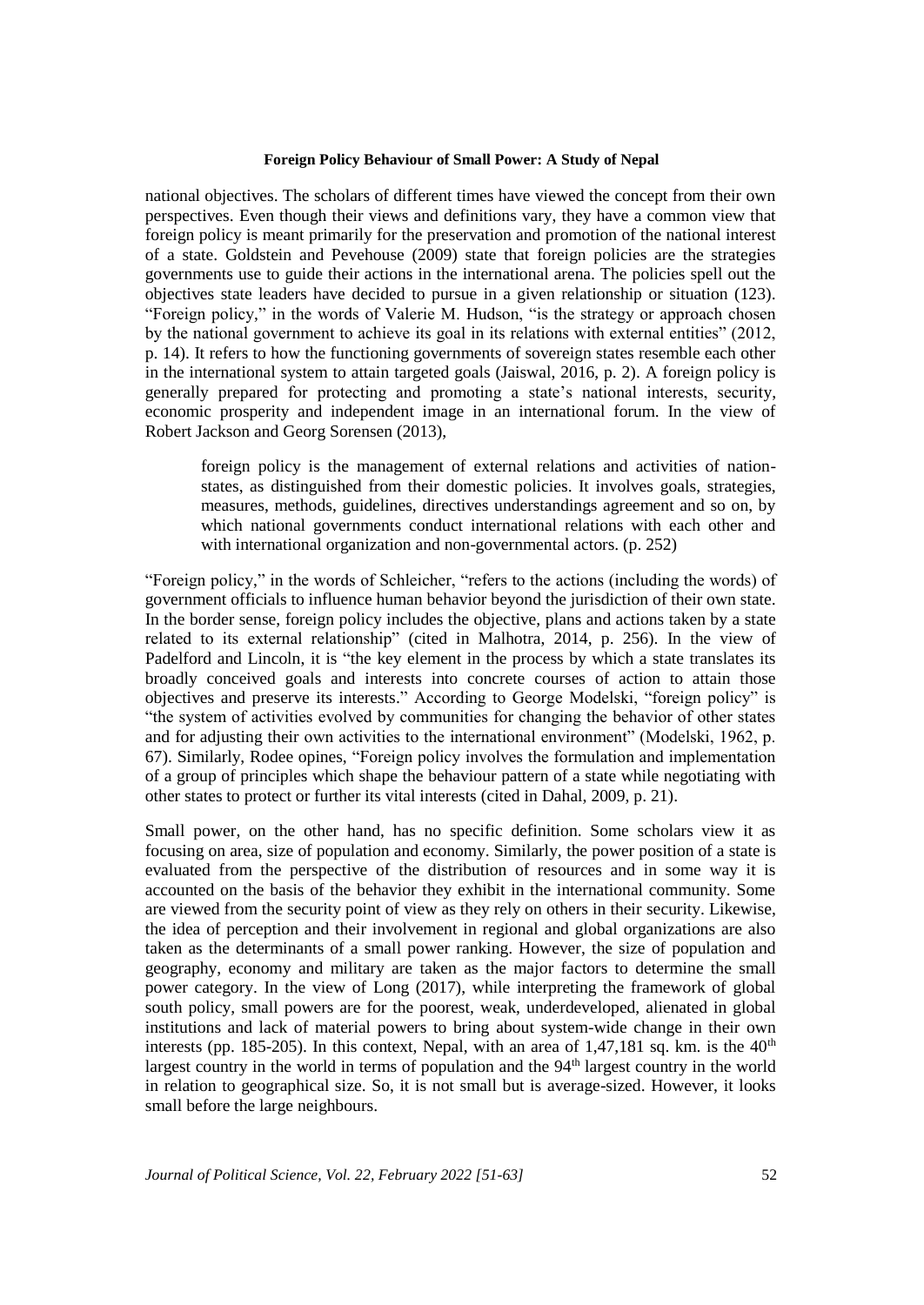Small states are always worried about the protection of their vital interest. The task is very challenging for a small country like us having a strategically critical location. They have different ways of behaving conditioned by several tangible and intangible factors. Nepal also has the experience of different behaviors in its foreign policy dealings. So, the question automatically arises that, as a small power what behavior does Nepal exhibit in its foreign policy determination. The paper aims to address the answer to this fundamental question.

## **Objectives and Methodology**

The primary objective of this paper is to explore the foreign policy behaviour of Nepal. Apart from this, it has also the specific objectives to assess the pattern of Nepal`s foreign policy behaviour. Despite its small capabilities, Nepal maintained its existence during its challenging modes of historical events of nation-building. But it faced several challenges of survival during its long journey of nation-building. Along with the passes of time, foreign policy making and its execution have become a challenging task. So, this paper is mainly concerned with the foreign policy behaviour exhibited by Nepal during different crises. As a descriptive and analytical design, it follows the qualitative review method to achieve its targeted objectives. Different books, journals, newspapers, documents and previous research works provide secondary data necessary for the completion of this study.

## **Theoretical Review**

Realism, liberalism and constructivism, the dominating theories of international relations, have been applied for a better understanding of the matter.

Political realism is considered the leading theory in understanding international relations. International relations are concerned with the study of power relations from the perspective of political realism (Goldstin & Pevehouse 2009, p. 43). In the words of Donnelly (2008), political realism includes major propositions like anarchism, egoism, groupism, and power politics (pp. 150-182). The relations are based on a conflict mode that creates a struggle to be guided by the value of state survival and national security (Wohlforth, 2008, pp. 131- 149). It has a less optimistic view of human relations. Furthermore, Mingst (2004) opines that human nature is selfish and power-oriented and people are organized in states where the activities of each individual are guided by the value of national interest (p. 66). The values are motivated by power relations.

To sum up, the realists believe that the desire for more power is rooted in the imperfect nature of humanity. So, states are continuously involved in a struggle to increase their influence. With regard to small power, the advocates of realist theory assume that small powers will balance against threatening states or bandwagon with them. It also predicts that as the structure changes small powers will adjust their foreign policy appropriately. Jesse and Dreyer (2016) made the following predictions regarding the behaviour exhibited by small states:

- a. Small states should react to structural constraints, most likely by bandwagoning or balancing.
- b. As threat levels increase, small states should act more and more realist along the lines of bandwagoning or balancing.
- c. Foreign policy choice is constrained for small states and the smaller they are, the greater the constraint. The more constrained the choice, the more the state should follow bandwagoning or balancing (p. 51).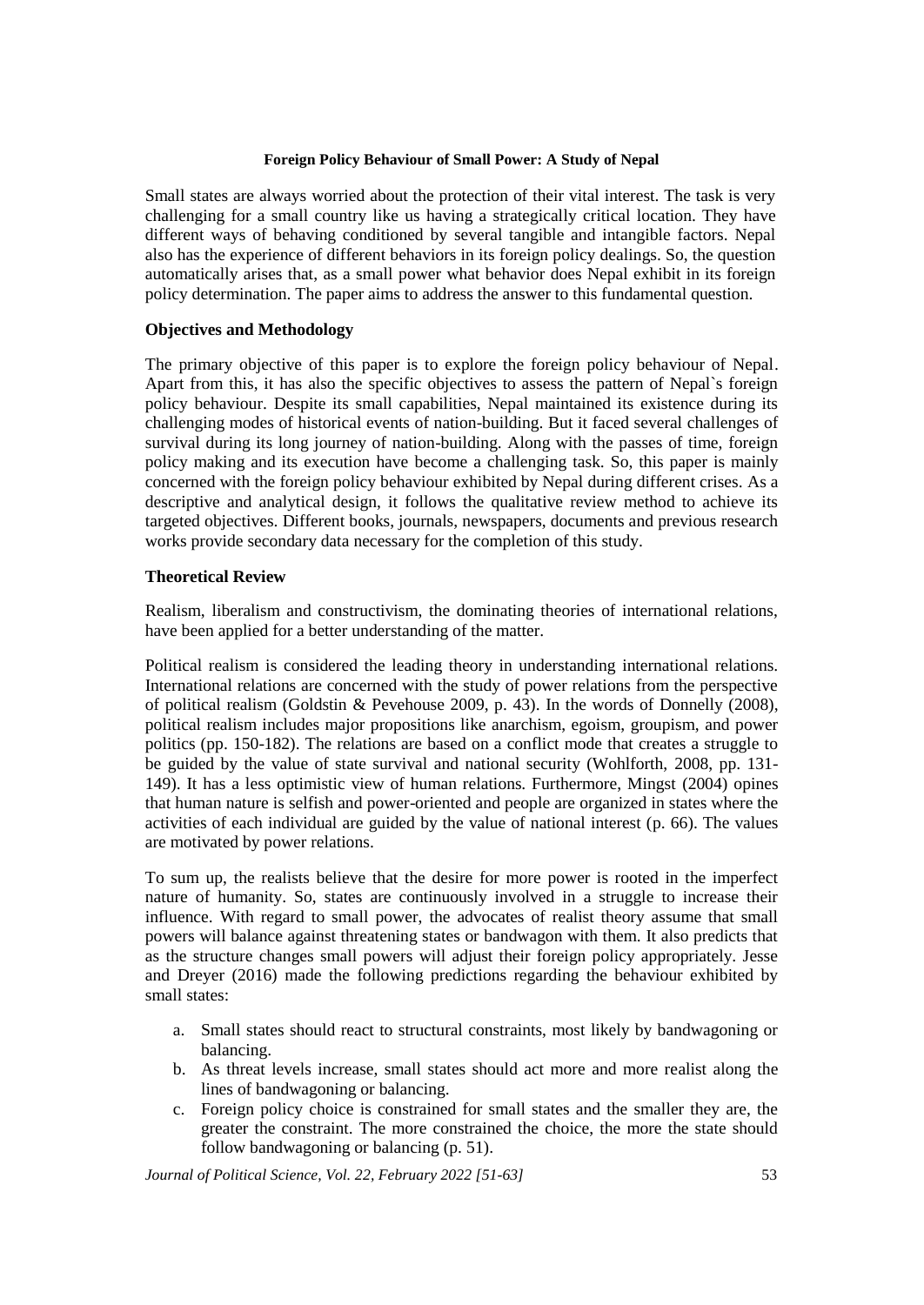The liberal theory claims great potential for human progress in contemporary society with a free and competitive economy. According to Mingst (2004), political liberalism claims that human nature is good and the people themselves can establish better social order. He further adds that injustice, war and aggression can establish a free society through institutional reforms. But it requires joint effort (p. 62). Similarly, liberal thought argues that both small and large states jointly compose the international system. The change is achieved through international cooperation and institutional arrangement. The theory is optimistic about the elimination of unwanted war that obstructs human progress (Stein, 2008, pp. 201-221).

The new liberalism considers globalization as the universal situation of world relations. States and their engagement in their economic, social and cultural interactions bring the domestic and traditional society together. According to Moravcsik (2008), "globalization breeds distinguished demands from societal individuals and groups concerning foreign affairs. Likewise, the state represents the demands of a subject of domestic individuals and social groups, based on whose interests they define "state preferences" and act instrumentally to manage globalization." Regarding the global system, he determines that the state's behavior is shaped by the pattern of interdependence.

It is more rational to develop international cooperation than restoring to war. So, war and violence appear as irrational deviations that result from defective reasoning and that harm the interest of the opposing state. According to this theory, actors are naturally cooperative. Despite many subjects of disagreement, they can manage all war-prone situations. The rules and institutional arrangements are the efforts towards mutual gain (Goldstein & Pevehouse, 2009, p. 86). Reciprocity in international relations helps international cooperation that can ensure lasting international peace. The peacekeeping missions of the United Nations and the efforts towards disarmament are some instances of cooperation, as advocated by liberals.

Domestic factors are more important factors of small state foreign policy choice. On the one hand, a lack of institutionalized domestic institutions often constrains a small state's foreign policy. Lack of domestic capabilities to produce a coherent foreign policy limits the foreign policy option of small power. In the same manner, changes in domestic actors, particularly those who can capture government, often directly lead to foreign policy changes (Jesse  $\&$ Dreyer, 2016, p. 45).

To conclude, change in the actors or the institutions is more responsible to bring change in the foreign policy of small power and the government formed therein. According to Jesse  $\&$ Dreyer (2016), this change may occur because of any or all of the following:

- a. A change in control of the government as different parties control key leadership positions (e. g., the prime minister),
- b. A change in domestic institutions that lead to a change in the number of influences of veto players,
- c. A change in the power of non-governmental actors to influence policy decisions (military, courts, public opinion) (p. 49).

Liberalism focuses on international cooperation rather than power rivalry. Contrary to the realists, this theory concludes that state behaviour is more cooperative regardless of their size and capabilities. Democracy, trade, institutional affiliation and human values reduce the fear of uncertainty and make it possible to establisha peaceful world (Thorhallsson, 2018, p. 24). The liberals project a "collective security" arrangement, which can be a useful tool in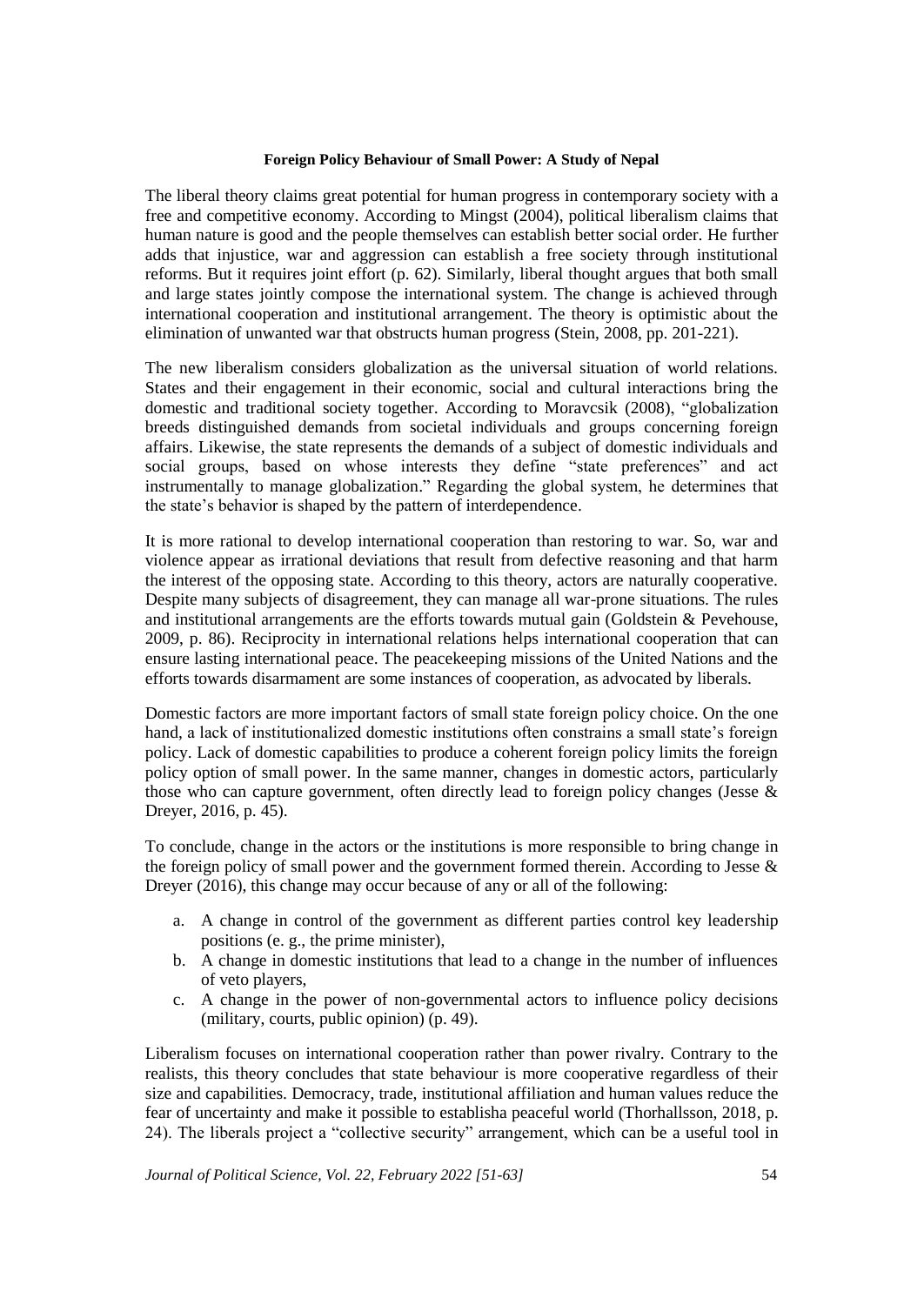ensuring security for a small state. But the outbreak of the Second World War created a serious question on the relevancy of this theory. Realizing this fact, Thorhallsson (2018) remarks that the existing dominating powers of the world system are highly dominated and influenced. So, the small states most of the time stand at the receiving end in such organizational provisions.

Social constructivism, on the other hand, has recently been appeared as one of the chief theoretical waves in contemporary international relations. Nicholas Onuf was the person who coined this theory in 1989. It was later developed by Alexander Wendt. This theory views the international system as constituted by the idea rather than material forces. Their external behaviour is influenced by the internal make-up of states (Jackson and Sorensen, 2013, p. 229). It assumes that the behavior of the state is guided by shared interests, which developed from the shared ideas and identities of peoples rather than the material power of the states. Viewed from the research programme, one of its fundamental contributions to the field has been to show that moral norms-and thus ethics- matter in world politics (Price, 2008, p. 317). This theory emphasizes the ability of actors within the international system to pursue goals related to security through the development and practice of norms. A norm is defined as a standard of appropriate behavior for actors within a given identity. Norms are established by the evolution of precedents, historical practice, and customary international law. The formation of norms, rules and shared understanding on a global scale impacts the identity of the nation (Jesse & Dreyer, 2016, p. 45). This theory rejects the assumption of realism of the primacy of tangible material factors; instead substituting identity and interest. Moreover, identity and interests are generated through long-term historical processes, both domestic processes and the process of interaction with the international system. According to Hurd (2008), international relations should be viewed through the social structure based on which institutions are formed and actors are involved in the event. People's understandings and beliefs guide their behaviour in the interaction with the global community (p. 213). Thorhallsson (2018) recommended applying constructivism in a different sense than that of liberalism or realism. He argues that ideas and identities play a significant role in shaping individual behaviour and the international system. Actors' behaviour is also considered a framework that highlights the role of ideas and identities in shaping systems and individual behaviour. Identities, interests and inter-subjective beliefs are more responsible for shifting the behavior of states (p. 25).

Jesse & Dreyer (2016) summarize that a change in foreign policy is common when the changes occur in norms and identity. This change may occur because of any or all of the following:

- a. The beginning or end of an established norm,
- b. The development of a new identity, and
- c. The changing of identity (p. 49).

#### **Small State/Power Behaviour**

Whatever may be the definition, foreign policy involves creating decisions, deciding and implementing decisions, which are 'relational'. It is 'relational' in the sense that foreign policy intends to influence the behaviour of other actors because finding equality in the international system is very difficult. It does not matter whether the state is small or big, the core values of national interest is the preservation of sovereignty, territorial integrity and political independence (Goldstein & Pevehouse, 2009, p. 50) always governed the state's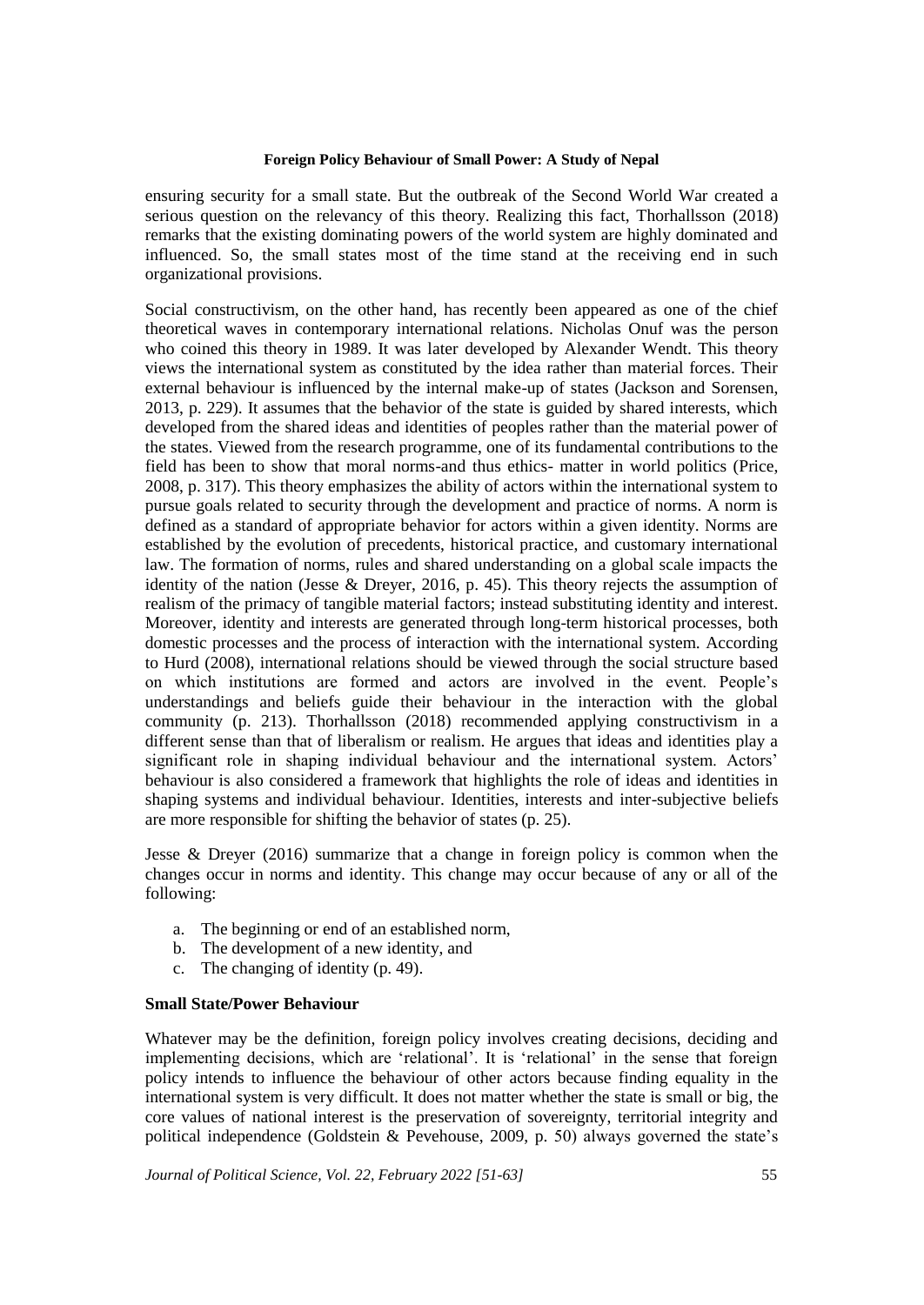behaviour. The states are not sufficient in themselves. A state requires both human and material resources that need the cooperation of others and coordination with other actors. Small powers are more optimistic about this. Foreign policy, as both process and output, is also a link between the activities taking place within a state and the global scenario outside it.

Morgenthau (1997), a powerful advocate of political realism, has given top priority to the use of force. Based on this element, he classified the behaviour of the state into three categories. First, a state seeks to possess the power by adopting the policy of the status-quo. Second, states that seek to enhance their position in the global hierarchy by increasing external expansion. Third, states that are satisfied with the rate of their power and they do not care about enhancing their power.

Small powers are much more worried about their survival in the international system. It is very rare for them to play a dominant role. Their behavioural pattern revolves around the real potentialities they pose. They do not always behave the same way and no single theory best explains their choices of foreign policy. The general pattern seems that when small powers are threatened by larger powers, the small power does not act according to realist predictions, instead of social constructivists theories are better predictors. Conversely, when a small power threatens/is threatened by another small power, the behaviour seems to approximate realist theory (Jesse & Dreyer, 2016, p. 177). Small powers indeed differ from large powers which behave differently and are worthy of being studied as completely separated and different units of analysis. They deserve research and the development of a theory that explains their foreign policy behaviour.

According to Hey (2003), the small powers exhibit certain common behaviours. Such behaviours include a narrow scope of foreign policy issues, behaviour is limited within the immediate geographical arena, low level of participation in global affairs focuses on using diplomatic and foreign policy instruments, more attention on implementing international law and other "morally minded ideas" involvement in multilateral institutions, choose a neutral position, depend on superpowers for protection, focus on cooperation rather involve in conflict and spend a disproportionate amount of foreign policy resources on ensuring physical and political security and survival (p. 5).

The state has its way of behaviour based on diverse factors. Maurice A. East (1973) outlines some of the options used by these states in their external dealings. His research finding concludes that small states prefer to minimize the cost of operating foreign policy by initiating more joint actions and by directing their attention toward joint or multiple actor targets, making minimum use of verbal action, behaving in an anti-balance manner and rely frequently more on the economic technique of statecraft than the largest states.

Besides, various theories have their own predictions in explaining small power behaviour. There is a clear distinction between small power behaviour as advocated by realist and social constructivist theories. According to realists, the small powers will try to balance against threatening states or bandwagon with them. In contrary to realists, the constructivists argue that small power foreign policy will be constrained by certain values and norms whereas the liberals argue that small power's behaviour will be dictated by the interest of domestic actors as constrained by the domestic coalition (Jesse & Dreyer, 2016). In this context, Nepal's foreign policy behaviour is found under the influence of all three theories, as mentioned above. Though small in strength, Nepal fought several wars with powerful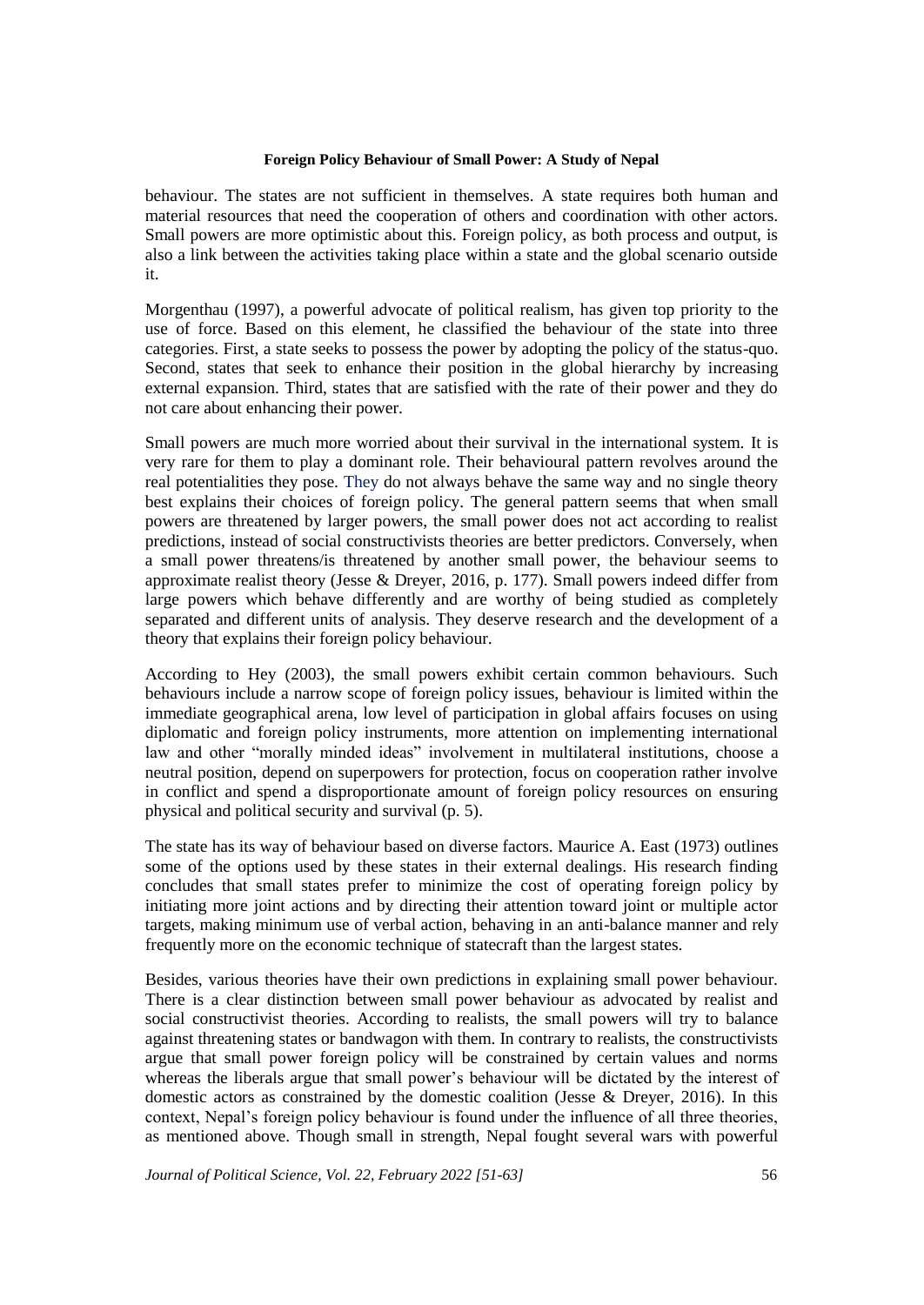neighbours, mainly to protect vital interests. Again, as advocated by liberalists, Nepal is involved in many peace treaties and its involvement in various regional and global forums by maintaining bilateral and multilateral agreements to achieve world peace. Nepal's history of bravery and peace, close ties with the immediate neighbours based on culture, religion, race, geography and a host of other dimensions have affected Nepali foreign policy behaviour as argued by constructivists.

#### **Behavioural Pattern of Nepali Foreign Policy**

The evolution of Nepali foreign policy dates back to Asian civilization. Ancient Hindu and Buddhist civilizations have made a significant contribution in shaping Nepali foreign policy and its behaviour. Nepal has always been guided by the ancient concept of "*Basudhaivakutumbakam,*" calling the world a single family. The holy epics like *Mahabharata* and *Ramayan* have put enormous influence on its foreign policy behaviour and Chanakya's *Arthashastra* remains the important text on statecraft (Acharya, 2019, p. 80). In the medieval period, Nepal was involved in many wars along with making treaties with neighbours.

The foreign policy behavior of modern Nepal begins with the emergence of Prithvi Narayan Shah, the founder of modern Nepal, in 1769. A warning about the geostrategic position of Nepal, he suggested the succeeding rulers exhibit independent behaviour with the aliens, mainly the two immediate neighbours. It is the fact that is focused on his teaching (*Divya Upadesh*). According to him, "Nepal is a yam between two boulders". This '*Yam Theory'* is still popular as a fundamental principle of Nepal's foreign policy. He adds, "*This country is like a gourd between two rocks. Maintain a treaty of friendship with the emperor of China. Keep also a treaty of friendship with the emperor of the southern sea (the company)"* (Stiller, 2017, p. 42). His additional focus was that great friendship should be maintained with the northern ally, the Chinese emperor. It is equally essential to maintain a friendship with the southern seas (The British). He advised not to engage in an offensive attack, fighting should be done defensively. If it is found difficult to resist in the fight, then even means of persuasion, tact and deceit should be employed (Baral, 2020, pp. 1-22). But despite its declared policy of maintaining a friendship with China and the British, Nepal witnessed her diplomatic failure when she was involved in the war with Tibet and British India in 1792 and 1814 respectively *(*Manandhar*,* 2018, pp. 1-31). Nepal's defeat in the war with the British (popularly known as Anglo-Nepal War, 1814-1816) resulted in losing onethird of territory and limited external behaviour.

Nepal's foreign policy behaviour took U-turned mode after signing on Sugauli Treaty in 1816. Internal rivalry in the royal palace continued hindering in showing adequate behaviour in foreign policy matters. When Jung Bahadur came in power after *Kot Parva* on the night of September 14,1846, he introduced the Rana regime. That incident brought a new turn in Nepal's foreign policy (Lamsal, 2017, p. 4). According to Rose, a practical politician like Jung Bahadur adopted British-centric foreign policy because he was aware of the decline of Chinese power and was not in a position or willing to challenge the British power in the Himalayan area (Rose, 1971, p. 106). The Ranas introduced Pro-British behaviour mainly to protect their dynastic rule in Nepal. Jung Bahadur helped the British to suppress the Sipoy Mutiny of 1857, and prime Ministers Chandra Shumsher and Judda Shumsher rendered valuable services to the British during the first and second world wars (Manandhar*,* 2018, pp. 1-31)*.* Nepal had adopted an independent foreign policy and it had no war policy. But, Nepali armies were involved in both world wars supporting Britain. It is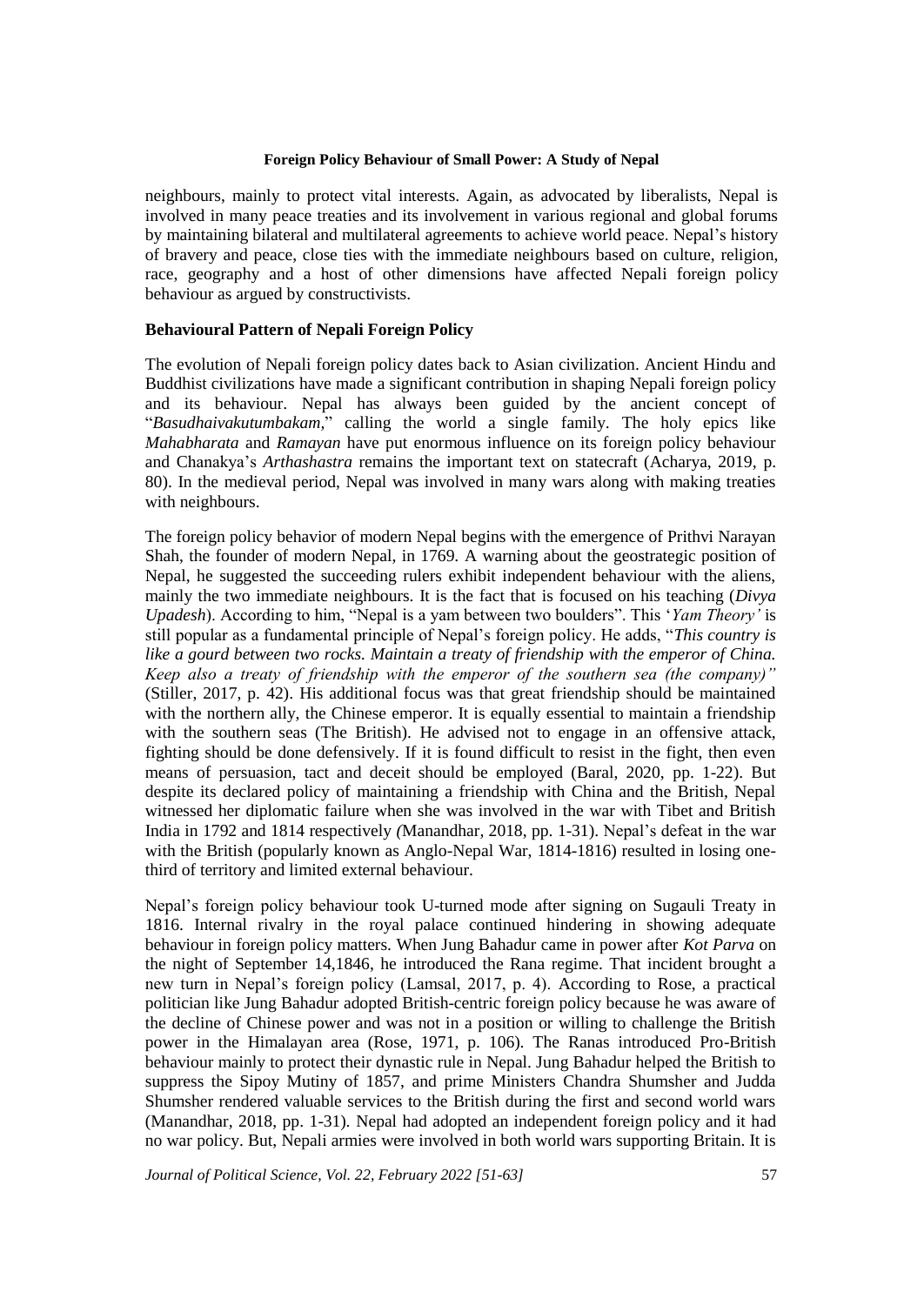because Britain was the only ally in South Asia (Adhikari, 2018). According to Sharma (2006), all these incidents forced Nepal to remain in isolation from the rest of the world. The policy of isolation as adopted by Rana rulers contributed to the continuation of the Rana regime and to serve the country from British usurpation as well (p. 15).

Nepal's foreign policy behaviour turned toward India-centric in the form of "Special Relations" after the departure of the British from the Indian sub-continent. Nepal also experienced a political change in 1950. Democracy was introduced by ending 104 years old Rana regime. The newly introduced democratic system adopted a new pattern in foreign policy matters. However, Indian domination continued in Nepal's external relations during King Tribhuvan's rule. It described the two countries as having had "special relations" with each other (Muni, 2016, p. 59). It gave less importance to Nepal's relation with its northern neighbour, China. Various factors accounted for "Special Relations" between Nepal and India. Nepal had very close relations with British-India. Nepal also signed a tripartite agreement providing for the British recurrent of the Gurkha soldiers in India. Besides this Peace and Friendship Treaty of 1950, the extradition treaty with India in 1953 etc. were the major events to have a special relation with India (K.C. 2072, pp. 1-22). Indian diplomat, Shyam Saran (2017) also opines that both India and Nepal suspected with Chinese occupation over Tibet and came to conclude the Peace and Friendship Treaty in 1950 (p. 153). Indian domination prevailed in Nepal in the name of special relations. Govinda Narayan, the then home secretary of Uttar Pradesh, was appointed as the special secretary of king Tribhuvan. The relation seemed special that the Indian ambassador to Nepal used to involve in cabinet meetings (K.C., 2072, p. 14). Besides these, many Nepali freedom fighters participated in India's independent movement and they were familiar with Indian politicians. This tie turned into a close relationship after the independence of India.

Buffer position of Nepal signifies certain behaviour in foreign policy matters. A buffer state is a small state situated between two rival powers with an independent foreign policy (Jesse & Dreyer, 2016). Such a state generally displays the tendency to balance against or bandwagon with a belligerent. In the past, Tibet, a very close neighbour to Nepal, was free from Chinese control. The British had their influence beyond the Himalayas and Tibet served as a buffer state. But after the annexation of Tibet on China, Nepal is seen as a buffer state between rising Asian powers - China and India (Jaiswal, 2016).

Adoption of non-align foreign policy is the common behaviour of small power. The devastating Second World War brought sea changes in global relations. A significant number of small powers arose in world politics. The rivalry between two superpowers developed after the Second World War compelled the small powers to find out new ways in their foreign policy dealing. The Bandung Conference of 1955 coined the idea of nonalignment as the guiding principle of their foreign policy behaviour. Nepal's involvement in the conference was equally fruitful. Being inspired by the ideals of the movement Nepal has full adherence to the established principles of *Panchasheel*. Since then it became the guideline in Nepal's foreign policy behaviour (Baral, 2018, pp. 25-45). Highlighting the importance of following non-align principles Yadu Nath Khanal (2000), an eminent Nepali diplomat, opines that adopting the policy based on non-align principles was a historic necessity for Nepal and as well others which would create opportunities for the peaceful political development of nations and their survival (p. 425). The countries adopted the movement as a useful tool for their survival and stability. It was also a compulsive necessity for small powers as they had no more effective option than that of it.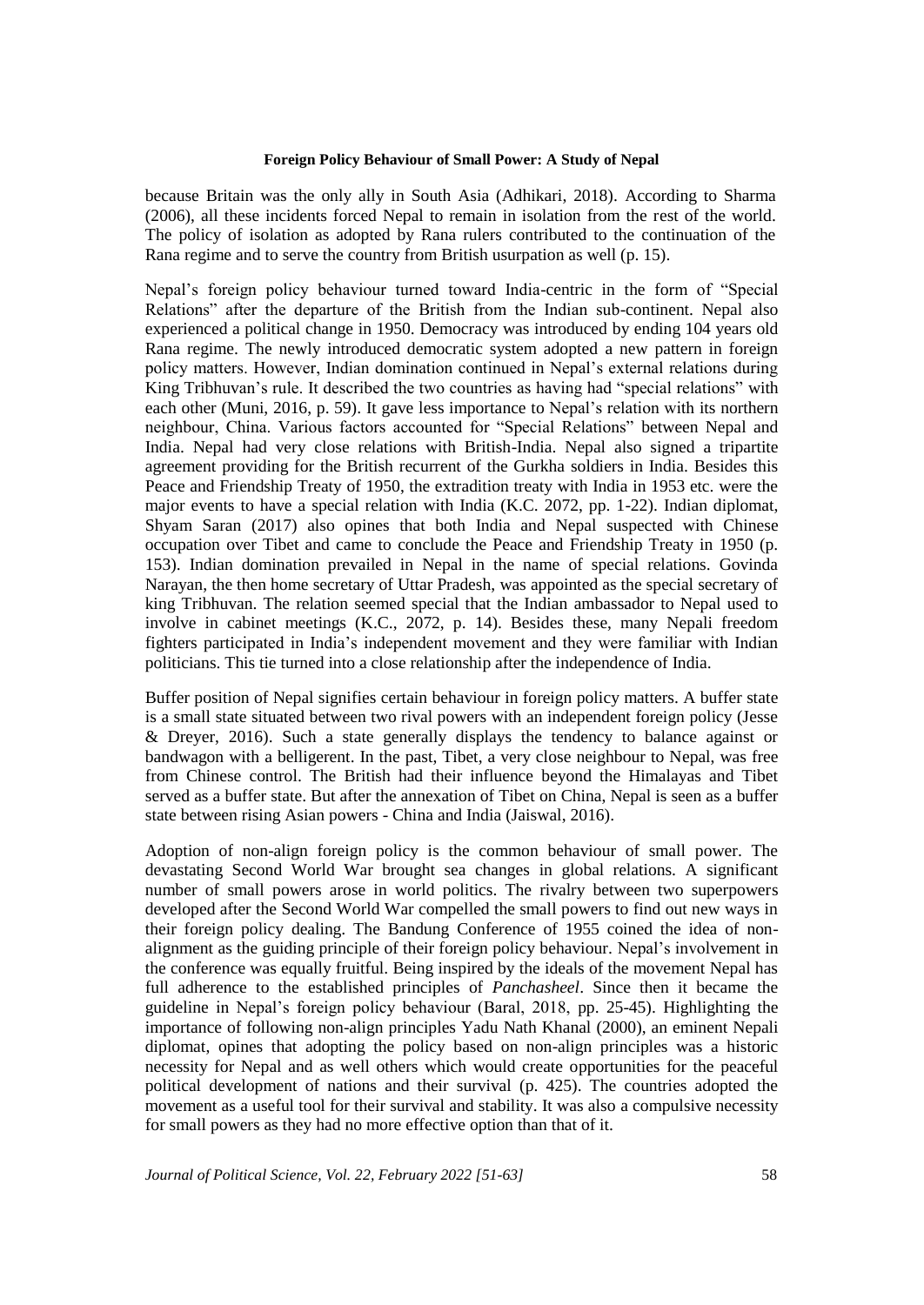Introducing the Zone of Peace proposal is considered the most original and important innovation of Nepali foreign policy behaviour. Declaring Nepal as a 'Zone of Peace' was the important foreign policy innovation of the then king Birendra. The concept was first introduced in 1973 at the non-align summit held at Algiers. The principal aim of declaring Nepal as a 'Zone of Peace' was to maintain neutrality in all possible regional conflicts and also ensure domestic political stability and economic development. It was the concept introduced as the result of the events developed in the neighbourhood. Annexation to Tibet, a tiny Himalayan state close to Nepal, a nuclear test by India in 1974 and India's tilt to the Soviet Union by signing a 20years peace and friendship treaty inspired Nepal to introduce a new policy initiative to be declared Nepal as a 'Zone of Peace' (Dahal, 2011, p. 41). The Khampa incident on the northern border was equally responsible for the emergence of this proposal. The king expressly referred to the potency of the establishment of a peace zone as an effective means to remove the problem of regional, bilateral, and multilateral alliances. This proposal got overwhelming support from 116 countries but could not be materialized as India has yet not welcomed.

Nepal's foreign policy behaviour is more vital in dealing with immediate neighbours. Nepal must exhibit balance behaviour with them because of its geopolitical and geostrategic location. It was basically after the arrival of king Mahendra at the throne, Nepal tried to adopt an equidistance policy with the two immediate neighbours and non-align behaviour with the outside world. The behaviour shifted after 1990. Nepal adopted an equi-proximity policy in dealing with immediate neighbours. But Nepal's foreign policy behaviour in dealing with its immediate neighbours is not free from criticism. Several Indian scholars believe that Nepal's policy of balanced relations is impractical because of cultural, economic, geographic and social ties with India (Singh & Shah, 2016, p. 56). However, Nepal's foreign policy behavior has been remained neutral in the conflict between India and China. Nepal strongly put its opinion to remain neutral in the Doklam issue in June 2017. Nepal also made it clear that it will stay neutral in the latest India China conflict and also requested to make a peaceful settlement of the issue. Nepal continued to exhibit neutral behaviour in the subsequent conflicts between two immediate neighbours. It was also evident that Nepal remained neutral in the Indo-China war of 1962.

According to Hey (2003), involvement in regional and global organizations can best serve small states' interests. Their focus remains the implementation of international law. Accordingly, Nepal's foreign policy behaviour appeared in a new form after it entered the international community. It became a member of the UNO in 1955. Since its admission to the United Nations, Nepal has been firm in its commitment to the charter of the UNO. Its active involvement in various activities of the UN has won international admiration. Further, Nepal also served the UNO twice (1969-1970 and 1988-1989) as the temporary member of the Security Council. Despite small strength, Nepal's active involvement in the nonalignment movement, the role played in the establishment of SAARC in 1985 and involvement in various specialized agencies of the UN serve in the protection of national interest. SAARC secretariat stationed at Kathmandu, the capital city of the country and its engagement with BIMSTEC (Bay of Bengal Initiative for Multi-Sectoral Technical and Economic Cooperation) is taken as vital efforts towards exhibiting its behaviour in the global community (Baral, 2018, pp. 25-45). Its participation in both peacekeeping and peacemaking operations launched by the UNO supports various resolutions aimed at promoting global peace and fraternity are some notable behaviours in the way to attain its foreign policy objective. Besides these, Nepal has established diplomatic relations with 171 countries of the world, 30 embassies, three permanent missions and six consular offices.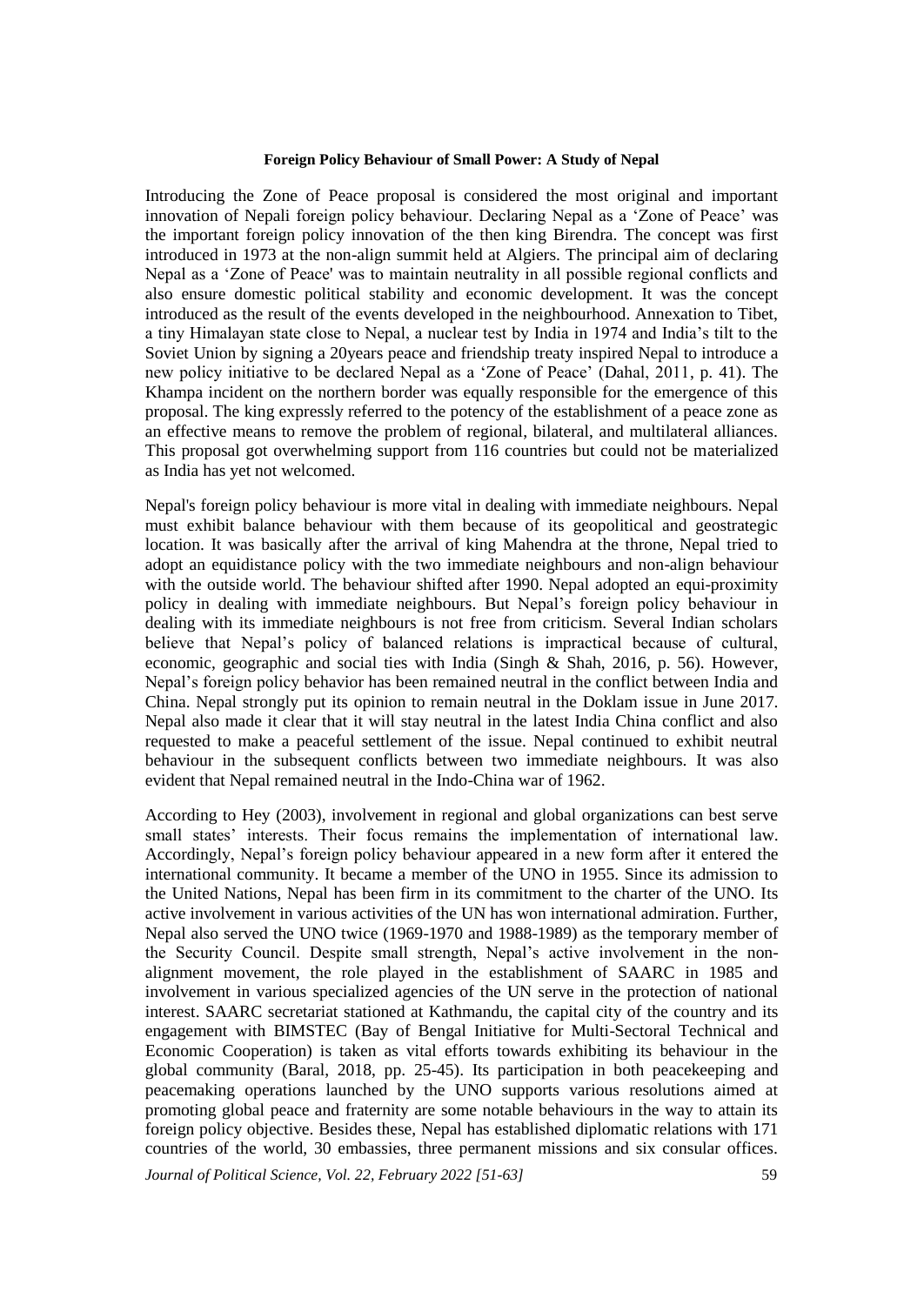Nepal has a labour agreement with 110 countries of the world. Regular exchange of visits by different foreign and national dignitaries to each other's countries and similar other behaviours have been contributing to consolidating Nepal's foreign policy.

The constitutional arrangement has remained the fundamental principle in guiding Nepal's foreign policy behaviour. The post- Loktantric constitution has made clear provisions regarding Nepali foreign policy through which its external behaviour is directed. It is the constitution, under part four, that has made the provision of directive principles, policies and obligations of the state. According to this provision, the state shall direct its international relations towards enhancing the dignity of the nation in the world community. It is also mentioned that international relations will be conducted based on sovereign equality while safeguarding the freedom, sovereignty, territorial integrity, independence and national interest of Nepal (Article,  $50(4)$ ). In the same manner, article  $50(m)$  of the constitution tells about policies relating to international relations. Sub-article 1 is about conducting the independent foreign policy based on the Charter of United Nations, principles of *panchasheel,* international law and the norms of world peace. The constitution is also committed to safeguarding the national interest i. e. protection of sovereignty, territorial integrity and political independence. Adding more provisions in the constitution than to previous constitutions, article 51(m) (2) tells about the pursuing the policy to review the treaties concluded in the past. All these agreements and treaties should be based on equality and mutual interest.

After the adoption of the new constitution, India felt reluctant which resulted in an undeclared blockade of critical goods and supplies across the border with Nepal. Anti-Indian sentiment gradually grew in the country. India claimed that it was not a blockade rather the problem was created by the Madhesis on the part of Nepal obstructing the movement of goods. To manage the deteriorating relationship between two historical allies, EPG, a team of foreign policy experts from both countries had formed. The EPG was assigned with the task to make recommendations in the way to consolidate relations between two countries. But foreign policy behaviour of both countries could not address each other's sentiment. After the annexation of Jammu-Kashmir on November 2019, India published a new map including Nepali territory-Kalapani, Limpiyadhura and Lipulekh. Nepal strongly opposed and as a counter, it also issued a new map of Nepal on 20 May 2020 including the territory which was missing in the previous map. Further, it was on 14 July 2020, prime minister K.P, Oli gave a speech regarding the religious site Ayodhya. His strong claim was that Ayodhya lies in Thori village of Nepal and Ram, the historical king, was a Nepali. Frequent demonstrations are also occurring in the country opposing the matter related to border encroachment from the south. The issue of border encroachment in the north is also raised. There is a dilemma in Nepal's dealing with MCC and BRI projects. The governments are also criticized for their foreign policy being tilted to China and India. Our country is struggling hard to find balance its relations with its neighbours and overseas allies. Paradoxical behaviour always leads to deterioration of relations in upcoming days.

### **Conclusion**

Small powers in world politics are always worried about their survival. They usually lack material power and are often threatened by greater powers. The case is more serious for a small and weak power located at a buffer zone. Some states lost their identity and many others disappeared from the globe in the history of civilization. However, the twenty-first century is more hospitable for small powers than any other time in history. Their role in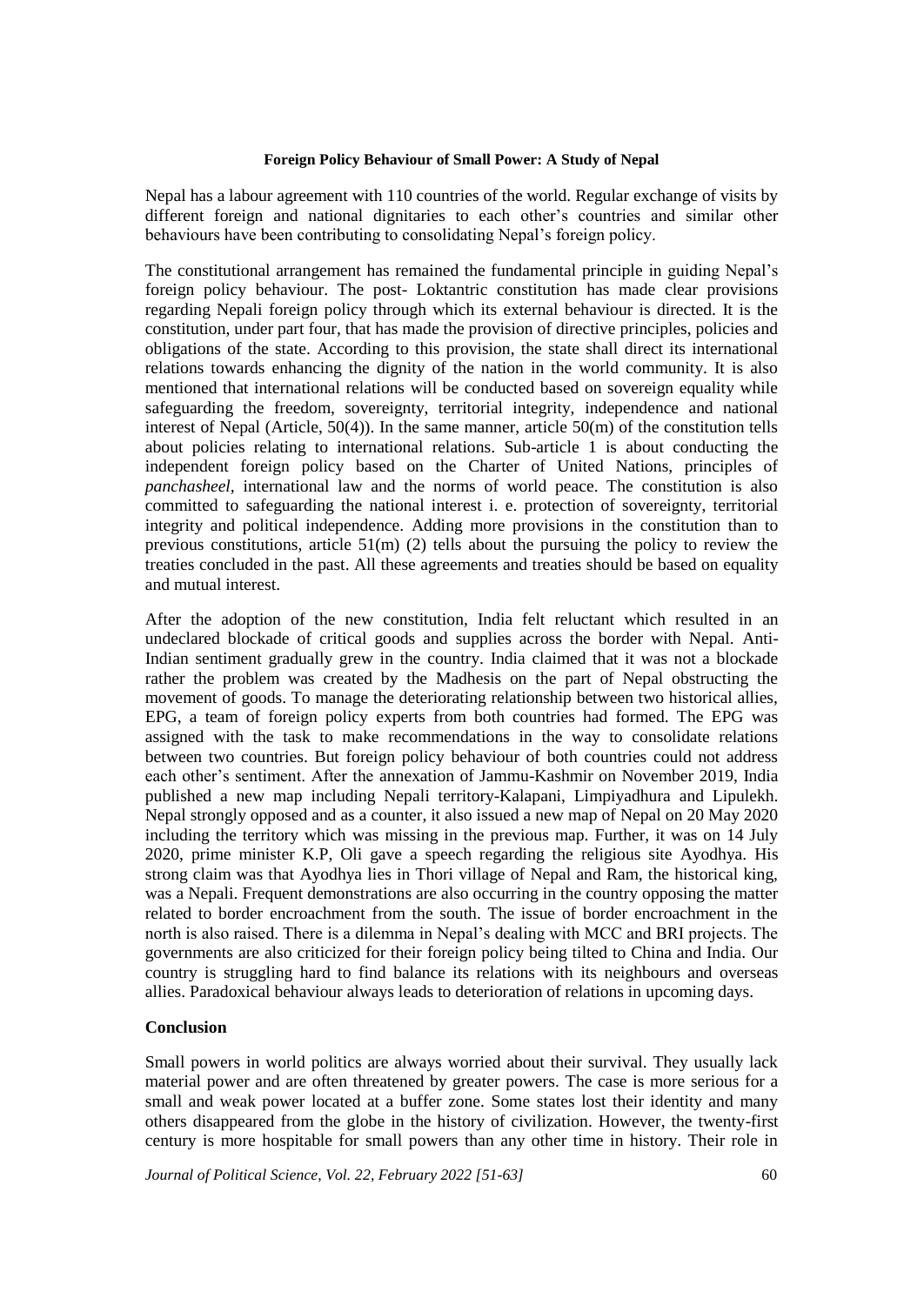international relations cannot be minimized. By considering the matter of survival, the small powers have used various options and behaved accordingly as per the global trend and internal determinants. In course of history, Nepal has never been colonized by any world power. However, it has been facing critical modes throughout history. The incidents developed in the neighbourhood and global scenario inspired Nepal to choose different policy options in its foreign policy behaviour. However, Nepal's geostrategic position between two emerging global powers gives few options to maintain balanced relations. But policymakers are not found aware of the reality as their behaviour seems to be tilt either towards the south or the north or sometimes beyond the sea. Party line still matters in foreign policy behaviour.

To sum up, it cannot be denied that small powers exist in the international system and their foreign policy interest, behaviour and roles in international relations are different from the super, great and middle powers. Mostly, external behaviour is determined by national interest and survival remains the fundamental concern of small power. Their behaviour changes following changes in their domestic politics as also changes in the existing external environment. The role of ruling elites is equally influencing their behaviour. Thus, it seems hard to examine the multi-dimensional behaviour exhibited by small powers in their external dealings. It is for this very reason small powers are deserving of continuous research and development of a theory that better explains their foreign policy behaviour.

#### **References**

Acharya, M. R. (2019). *Nepal world view* (Vol. I). Adroit Publishers.

Adhikari, B. (2018). Successive constitutions and geopolitical pinches*.* In D. N. Dhungel & M. K. Dahal (Eds.), *Nepal: A country in transition* (pp. 63-105)*.* Rupa Publications.

Baral, B. N. (2020). *Dibyaupadesh*: Pragmatic guidelines to Nepalese diplomacy. *Journal of Political Science,* (20), 25-45. <https://doi.org/10.3126/jps.v20i0.31792>

Baral, B. N. (2018). Changing dynamics of Nepalese foreign policy: Patterns and trends. *Journal of Political Science,* (17), 1-22. <https://doi.org/10.3126/jps.v18i0.20437>

Dahal, D. (2011). The art of survival: Policy choices for Nepal. *Dhaulagiri Journal of Sociology and Anthropology,* (5), 31-48. <https://doi.org/10.3126/dsaj.v5i0.6355>

Dahal, R. K. (2009). Challenges in the formulation of foreign policy for Nepal. In S.R. Pandey and P. Adhikari (Eds.), *Nepalese foreign policy at the crossroads* (pp. 19-50). Sangam Institute.

Donnelly, J. (2008). The ethics of realism. In C. Reus-Smit & D. Snidal (Eds). *The oxford handbook of international relations* (pp. 150-162). Oxford University Press.

East, M. (1973). Size and foreign policy behaviour: A test for two models. *World Politics, 25*(4), 556-578. <https://doi.org/10.2307/2009952>

Goldstein, J. S. & Pevehouse, J. C. (2009). *International relations* (8th ed.). Pearson.

Hey, J., A. K. (2003). *Small states in world Politics: Explaining foreign policy Behavior.*  Lynne Rienner Publications.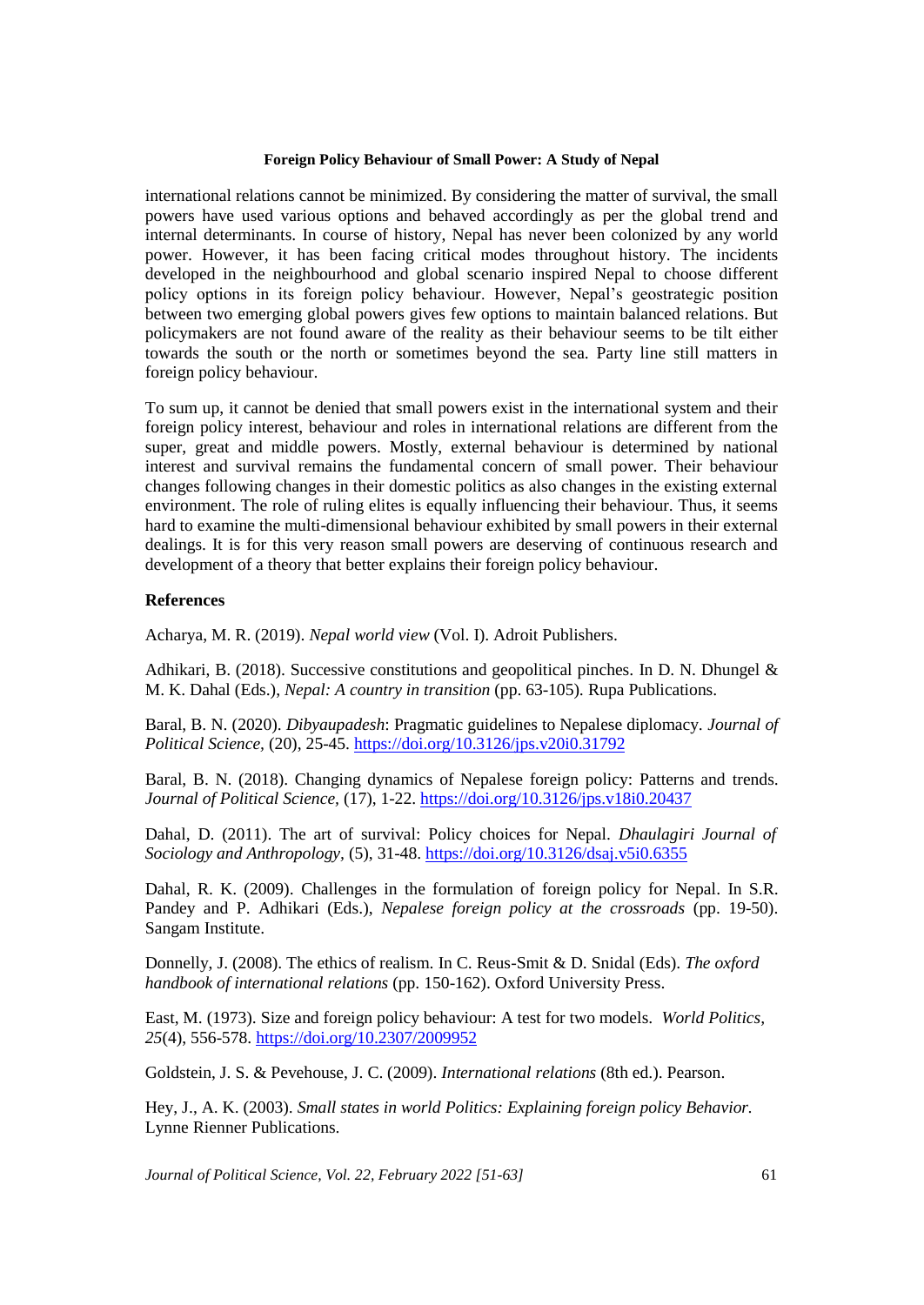Hudson, V. M. (2012). The history and evolution of foreign policy analysis. In S. Smith, A. Hadfield & T. Dunne (Eds.), *Foreign policy: Theories, actors, cases* (2nd ed.) (pp. 13-34). Oxford University Press.

Hurd, I. (2008). Constructivism. In C, Reus- Smit & D. Snidal (Eds.). *The Oxford handbook of international relations* (pp. 289-316). Oxford University Press.

Jackson, R. & Sorensen, G. (2013). *Introduction to intentional relations: Theories and approaches* (5<sup>th</sup>edi). Oxford University Press.

Jaiswal, P. (2016). Nepal's foreign policy and strategic Significance. In P. Jaiswal & G. Kochhar (Eds.), *Nepal's foreign policy and her neighbours* (pp. 1-32)*.* GB Books.

Jesse, N. G. & Dreyer, J. R. (2016). *Small states in the international system: At peace and at war.* Lexington Books.

K., C., S. (2072, B. S.). *Nepalko bharat niti tatha sandhi-samjhautaharu.* In Aman Shrestha et. al., *Nepal-Bharat Ra Chin Sandhi: Samikshyatmak Vivechana* (pp. 1-22)*.* Madhuvan Prakashan.

Khanal, Y. N. (2000). *Nepal's non-isolationist foreign policy* (5<sup>th</sup> ed.). Satyal Publications.

Lamsal, Y. (2017, March 7). Jung Bahadur's foreign Policy. *The Rising Nepal*.

Long, T. (2017). Small states, great powers? gaining influence through intrinsic, derivative and collective power. *International Studies Review,* 185-205. <https://doi.org/10.1093/isr/viw040>

Malhotra, V. K. (2014). *International relations* (4th ed.). Anmol Publications.

Manandhar, T. R. (2018). Historical perspective. In D.N. Dhungel & M. K. Dahal (Eds.), *Nepal: A country in transition* (pp. 1-31). Rupa Publications.

Mingst, K. A. (2004). *Essentials of international relations* (3rd ed.). W.W. Norton and Company.

Modelski, G. (1962). *A theory of foreign policy*. Pall Mall Press.

Moravcsik, A. (2008). The new liberalism. In C. Smit & D. Snidal (Eds.), *The Oxford handbook of international relations* (pp. 234-254). Oxford University Press.

Morganthau, H. J. (1997). *Politics among nations: The struggle for power and peace* (6th ed.). Kalyani Publishers.

Muni, S. D. (2016). *Foreign policy of Nepal*. Adroit Publishers.

Price, R. (2008). The ethics of Constructivism. In C. R. Smit & D. Snidal (Eds.), *The Oxford handbook of international relations* (pp. 317-326). Oxford University Press. <https://doi.org/10.1093/oxfordhb/9780199219322.003.0018>

Rose, L. E. (1971). *Nepal: strategy for survival*. Mandala Book Point (South Asian Edition).

Saran, S. (2017). *How India sees the world.* Juggernaut Books.